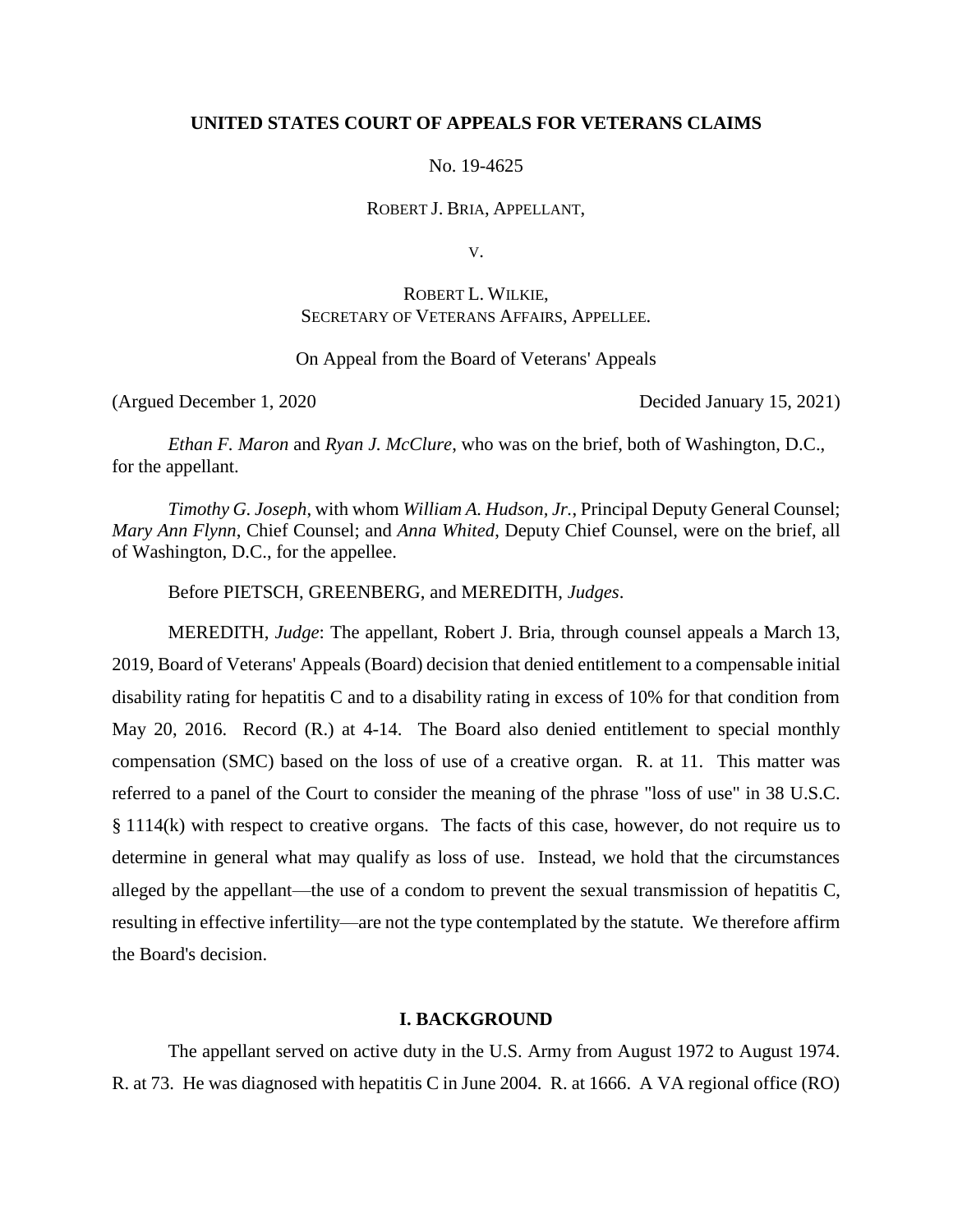denied his claim for benefits for that condition in February 2005, and he perfected an appeal to the Board. R. at 1856-60, 1901, 1906-07, 1916-17. After several years of activity on the claim, including a Board denial in October 2010, R. at 1581-90, and a Court remand in May 2012, R. at 1492-99, the Board granted the claim in July 2013, R. at 1449-63.

In October 2013, the appellant underwent a VA liver examination to determine the severity of his hepatitis C. R. at 1427-31. The examiner stated that the appellant's "major symptomatic condition" was late stage chronic obstructive pulmonary disease (COPD) and that he was not receiving treatment for hepatitis C. R. at 1427. The appellant denied experiencing "any incapacitating episodes (with symptoms such as fatigue, malaise, nausea, vomiting, anorexia, arthralgia, and right upper quadrant pain) due to" hepatitis C in the prior 12 months. R. at 1428. Under the heading "Remarks," the examiner wrote: "Active [h]epatitis C without signs of cirrhosis or liver dysfunction." R. at 1430.

The RO implemented the Board's grant of benefits in November 2013, assigning a noncompensable rating for hepatitis C effective August 4, 2004. R. at 1423-26. The appellant, through current counsel, filed a Notice of Disagreement with the assigned rating. R. at 1304-05.

VA medical records dated between March 2014 and December 2015 reflect complaints of nausea and vomiting unrelated to his food intake, R. at 524 (Mar. 2014), 1250 (June 2014), 383-84 (Dec. 2015); declining endurance accompanied by increasing fatigue, R. at 1006 (Oct. 2014); and weight loss, R. at 810 (July 2015), 384 (Dec. 2015). Of note, an October 2014 VA treatment record reflects the appellant's report of increased bloating "that is causing numbness in the epigastric region and pain along the flanks," but the examiner noted that he did "not complain of diarrhea, vomiting, or anorexia." R. at 1028. The following month, the appellant reported to his medical provider that he experienced intermittent bloating and abdominal pain, R. at 948, but the examiner stated that the appellant's pain and bloating was more likely caused by his "recently completed gastric emptying study," the results of which were abnormal, R. at 949. The examiner further noted that the appellant "denie[d] any symptoms relevant to liver disease," including jaundice, edema, ascites, hematemesis, melena, and hepatic encephalopathy. *Id.* 

At a VA liver examination in May 2016, the examiner found signs of intermittent fatigue, malaise, and anorexia, R. at 164, but the appellant denied experiencing any incapacitating episodes in the prior 12 months, R. at 165. In October 2016, VA increased the appellant's disability rating to 10%, effective May 20, 2016, the date of the most recent VA examination. R. at 158-62.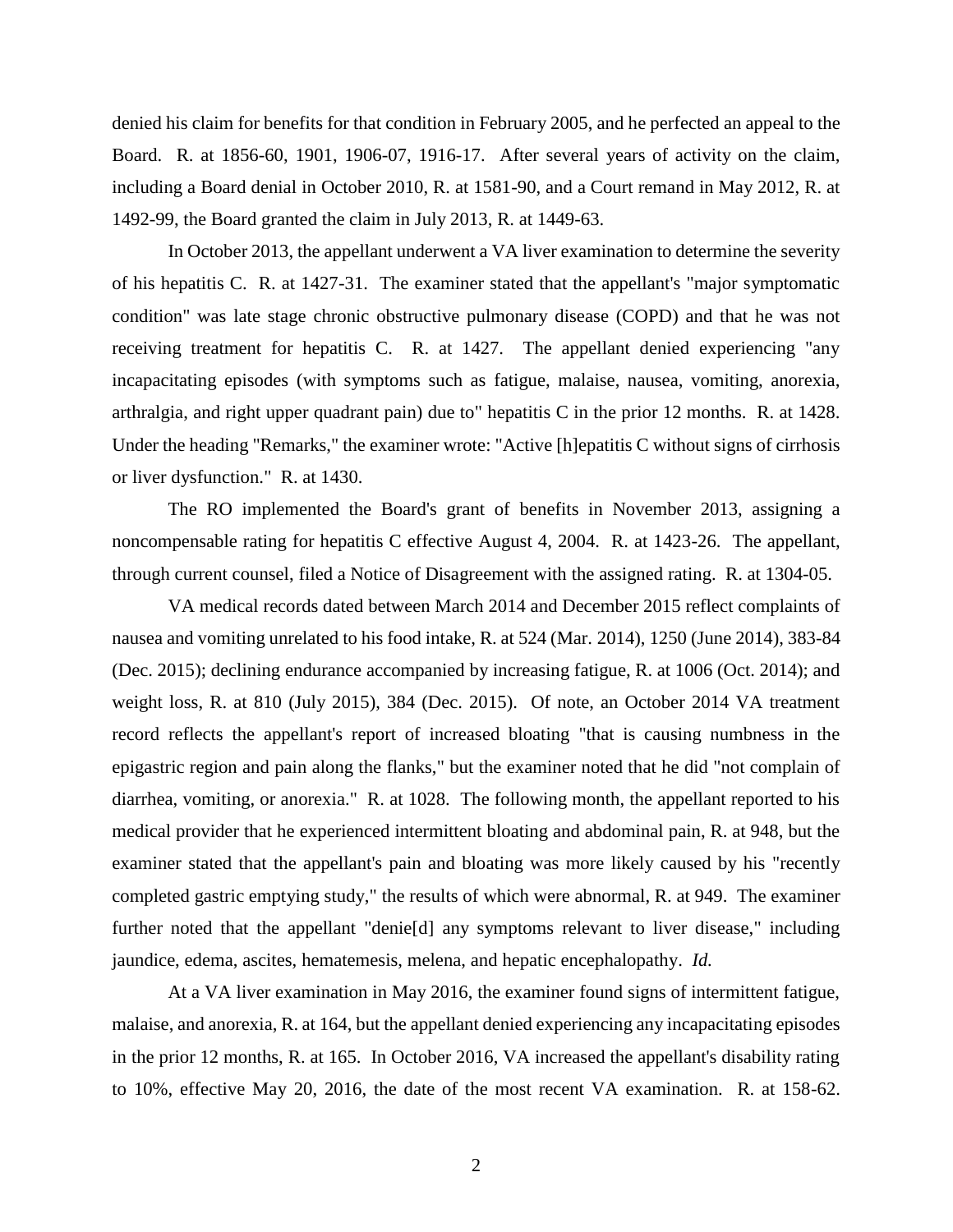Through current counsel, the appellant appealed to the Board. R. at 94-101. In his Substantive Appeal, the appellant argued that the symptoms noted in the May 2016 examination report, which VA determined warranted a higher disability rating, "could not have manifested on the day of [the] examination," and therefore "a compensable evaluation is warranted throughout the period on appeal." R. at 95. He also cited October 2014 and December 2015 VA treatment records to demonstrate that his condition had worsened before May 2016. R. at 95-96. Finally, the appellant requested SMC for loss of use of a creative organ, arguing that his hepatitis C required him to wear a condom during intercourse to protect his partner and that "[c]ondom use effectively precludes procreative sex." R. at 96. In an attached affidavit, the appellant stated that he used a condom to prevent the transmission of hepatitis C and that he had "refrained from unprotected sexual intercourse since June 2013." R. at 98. The appellant's partner also submitted an affidavit stating that they use a condom when engaged in sexual intercourse. R. at 99.

In the March 2019 decision on appeal, the Board denied entitlement to a compensable disability rating for hepatitis C prior to May 20, 2016; to a rating in excess of 10% thereafter; and to SMC based on the loss of use of a creative organ. R. at 4-14. This appeal followed.

#### **II. ANALYSIS**

## A. SMC

#### *1. The Parties' Arguments and the Board's Decision*

The appellant first contends that the Board misapplied the law regarding SMC based on the loss of use of a creative organ. Appellant's Brief (Br.) at 5. Specifically, he asserts that the Board erroneously required that his loss of fertility be directly caused by his hepatitis C and did not allow for the possibility of "an additional link in the causal chain, i.e., condom use." *Id.* The Board's decision, he argues, violates *Payne v. Wilkie*, 31 Vet.App. 373 (2019). *Id.* at 7-10. He also argues that 38 U.S.C. § 1114(k) permits the award of SMC for *any* impairment of sexual function that is the result of a service-connected disability. *Id.* at 10-14.

The Secretary counters that the appellant "fails to point [to] any evidence of record that he is infertile, that he has lost a testicle, or that he cannot achieve an erection," and therefore he has failed to carry his burden of demonstrating that the Board misapplied the law. Secretary's Br. at 5. The Secretary urges the Court to adopt for the purposes of section 1114(k) the definition of "loss of use" that the Court established in *Jensen v. Shulkin* for the purposes of 38 U.S.C.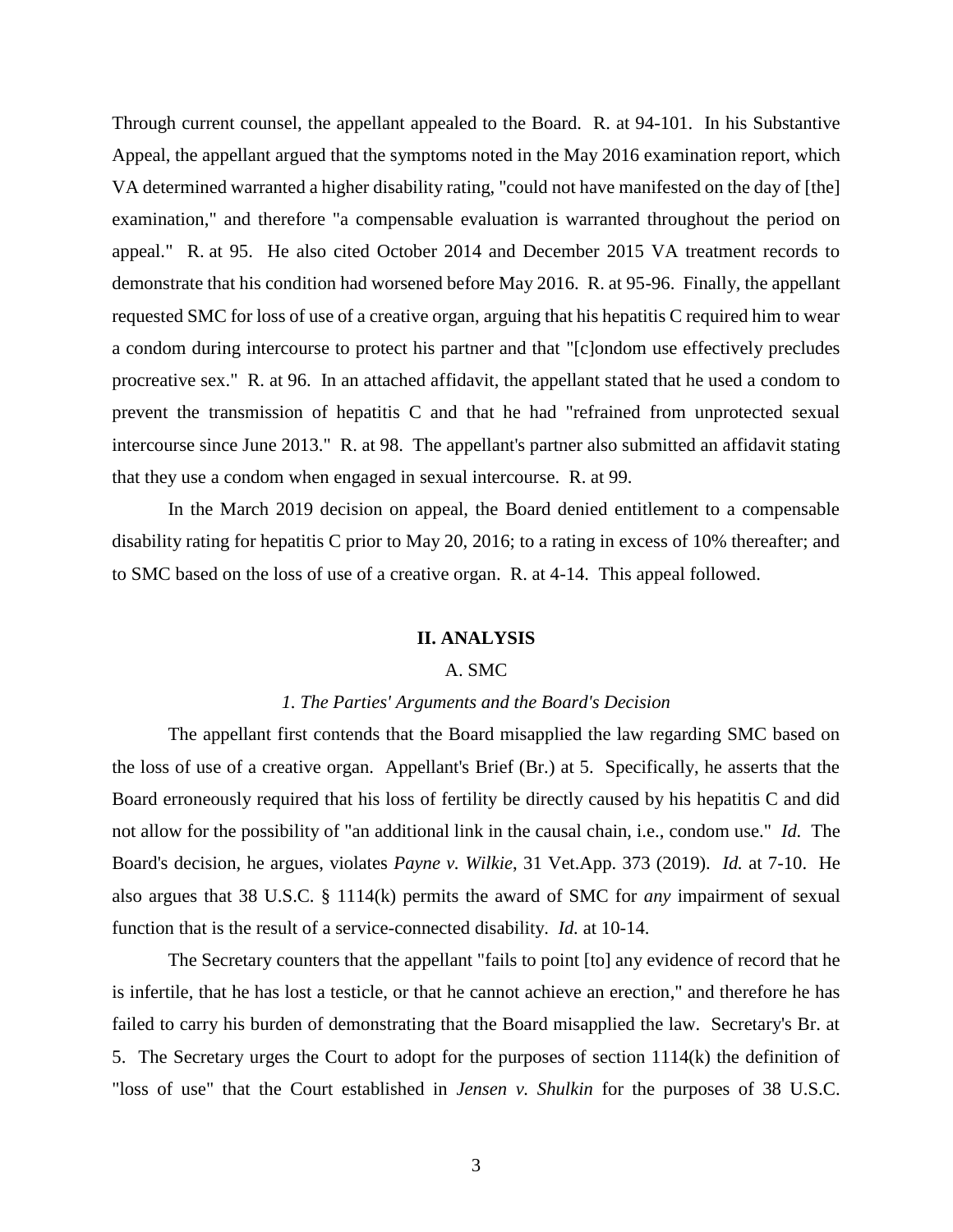$\S 2101(a)(2)(B)(i)$ , regarding the loss of use of both lower extremities: "a deprivation of the ability to avail oneself of the anatomical region in question." 29 Vet.App. 66, 78 (2017); Secretary's Br. at 8-9. Under that definition, the Secretary argues, the Board properly denied entitlement to SMC because the appellant's hepatitis C "has not deprived him of the *ability* to have procreative sex," Secretary's Br. at 9; rather, the appellant can simply "remove the condom and have procreative sex, thereby removing any potential impairment to his fertility," *id.*

With respect to the appellant's request for SMC, the Board stated:

SMC is available for loss of use of a creative organ. In most circumstances, [it] is applied to situations like erectile dysfunction, loss of one or both testicles, or loss of one or both ovaries. The [appellant] does not argue, and there is no evidence, that he suffers from erectile dysfunction as a result of his service-connected hepatitis C, that he is unable to achieve an erection, or that he has been rendered infertile as a result of his service-connected disability. While the Board acknowledges the contention that the [appellant] must use a condom during intercourse, there is no evidence or argument that, if he did not, [] he would be unable to conceive a child as a result of his service-connected hepatitis C. Absent such a showing, the use of a condom alone does not rise to the level of loss or loss of use of a creative organ. SMC is therefore not warranted.

R. at 11 (citation omitted).

 $\overline{a}$ 

# *2. Statutory Interpretation of Section 1114(k)*

Congress has provided that SMC is payable to a veteran who, as the result of a serviceconnected disability, has suffered the "loss of use" of a "creative organ[]." 38 U.S.C. § 1114(k). In our recent decision in *Payne*, the Court held that, "[b]ecause Congress did not explicitly include . . . limitations [on qualifying service-connected disabilities] when drafting section 1114(k), the Court presumes that it did not intend to limit potential entitlement to SMC(k) only to veterans with specific service-connected disabilities." 31 Vet.App. at 384. The Court also held that "the plain text of section 1114(k) does not . . . preclude a theory of entitlement [to SMC(k)] based on a multilink causal chain between the service-connected disability and the anatomical loss or loss of use of one or more creative organs." *Id.* at 385. Therefore, the causal chain on which the appellant's claim is based (i.e., his service-connected hepatitis C causes him to use a condom which results in effective infertility) may not be foreclosed *if* it results in loss of use of a creative organ.<sup>1</sup> That, in

<sup>&</sup>lt;sup>1</sup> Given the Court's holding that the appellant has not demonstrated error in the Board's conclusion that he has not suffered the loss of use of a creative organ, we need not decide whether use of a condom may serve as an intermediate step in the causal chain between a service-connected disability and such a loss of use.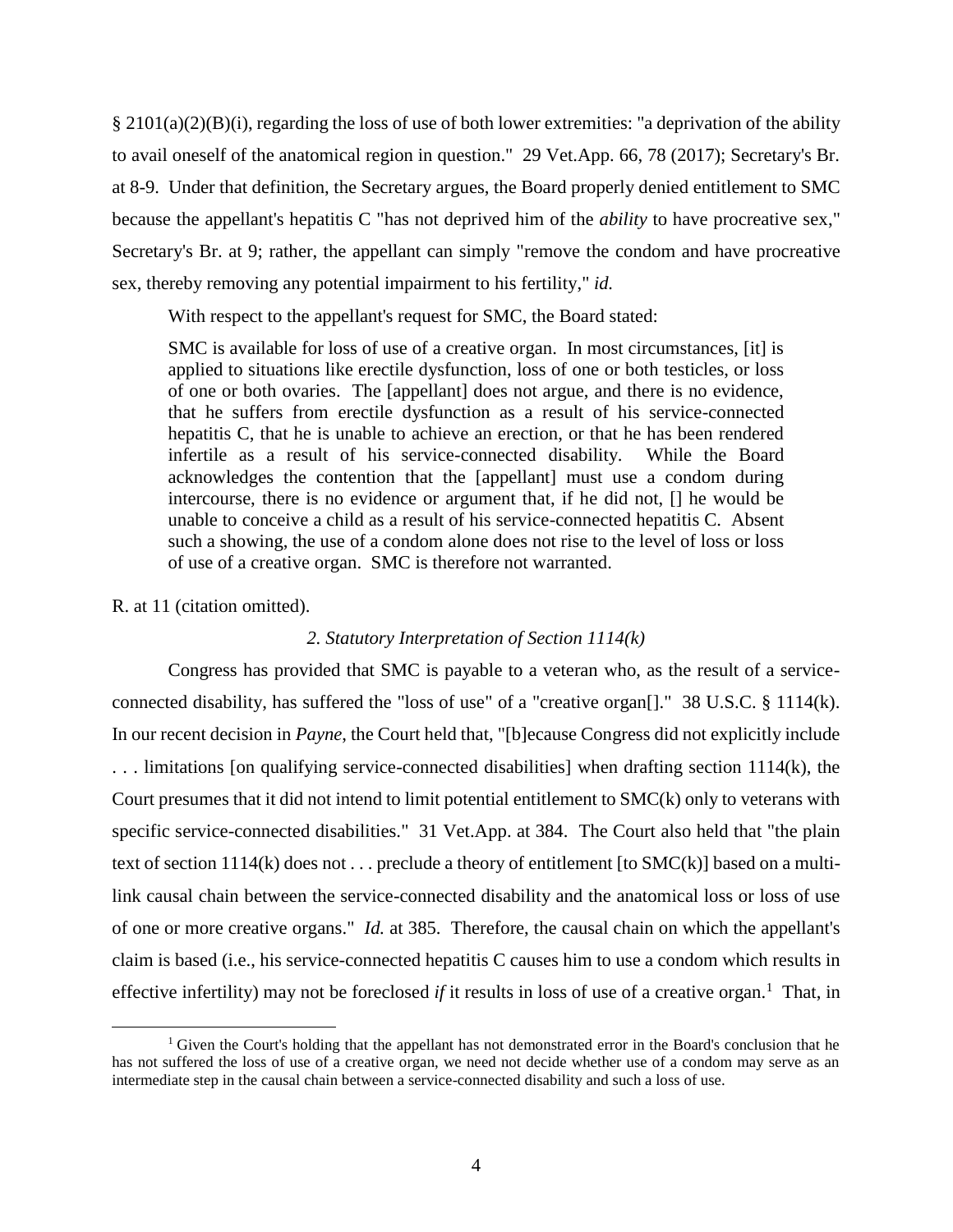these circumstances, turns on whether section 1114 requires a disability of the creative organ to establish loss of use, a question the Court has not had occasion to consider.<sup>2</sup> Accordingly, we begin, as always, with the statutory language. *McGee v. Peake*, 511 F.3d 1352, 1356 (Fed. Cir. 2008); *see Williams v. Taylor*, 529 U.S. 420, 431 (2000).

"The statute's plain meaning is derived from its text and its structure." *McGee*, 511 F.3d at 1356; *see Gardner v. Derwinski*, 1 Vet.App. 584, 586 (1991) ("Determining a statute's plain meaning requires examining the specific language at issue and the overall structure of the statute."), *aff'd sub nom. Gardner v. Brown*, 5 F.3d 1456 (Fed. Cir. 1993), *aff'd*, 513 U.S. 115 (1994). The "plain meaning must be given effect unless a 'literal application of [the] statute will produce a result demonstrably at odds with the intention of its drafters.'" *Gardner*, 1 Vet.App. at 586-87 (quoting *Griffin v. Oceanic Contractors, Inc.*, 458 U.S. 564, 571 (1982)); *see Roper v. Nicholson*, 20 Vet.App. 173, 180 (2006), *aff'd*, 240 F. App'x 422 (Fed. Cir. 2007). In assessing the language of a statute, courts review the overall statutory scheme "'so that effect is given to all its provisions, so that no part will be inoperative or superfluous, void or insignificant, and so that one section will not destroy another unless the provision is the result of obvious mistake or error.'" *Roper*, 20 Vet.App. at 178 (quoting 2A NORMAN J. SINGER, SUTHERLAND STATUTES AND STATUTORY CONSTRUCTION § 46:06 (6th ed. 2000)).

The first question in statutory interpretation is always "whether Congress has directly spoken to the precise question at issue." *Chevron, U.S.A., Inc. v. Nat'l Res. Def. Council, Inc.*, 467 U.S. 837, 842 (1984). "If the intent of Congress is clear, that is the end of the matter; for the court, as well as the agency, must give effect to the unambiguously expressed intent of Congress." *Id.* at 842-43. The interpretation of a statute is a question of law that the Court reviews de novo, without deference to the Board's interpretation. *See Butts v. Brown*, 5 Vet.App. 532, 539 (1993) (en banc).

<sup>&</sup>lt;sup>2</sup> In *Jensen*, the Court considered the meaning of the phrase "loss[] or loss of use" as it appears in 38 U.S.C.  $\S 2101(a)(2)(B)(i)$  and 38 C.F.R. § 3.809(b)(1) (pertaining to specially adapted housing), 29 Vet.App. at 68, for disabilities "due to the loss, or loss of use, of both lower extremities such as to preclude locomotion without the aid of braces, crutches, canes, or a wheelchair,"  $38 \text{ U.S.C.} \$   $2101(a)(2)(B)(i)$ . The Court held that "loss of use" means "a deprivation of the ability to avail oneself of the anatomical region in question," there, the lower extremity. *Jensen*, 29 Vet.App. at 78. Because the Court in *Jensen* considered the meaning of "loss of use" in a different context, its definition is informative but not controlling, particularly in light of our colleagues' statement in that case that "loss of use" is "a general term, one that can readily accept additional specificity in various circumstances," explaining that "[a]djacent modifiers and, in the case of SMC, regulatory efforts[,] create that specificity." *Id.*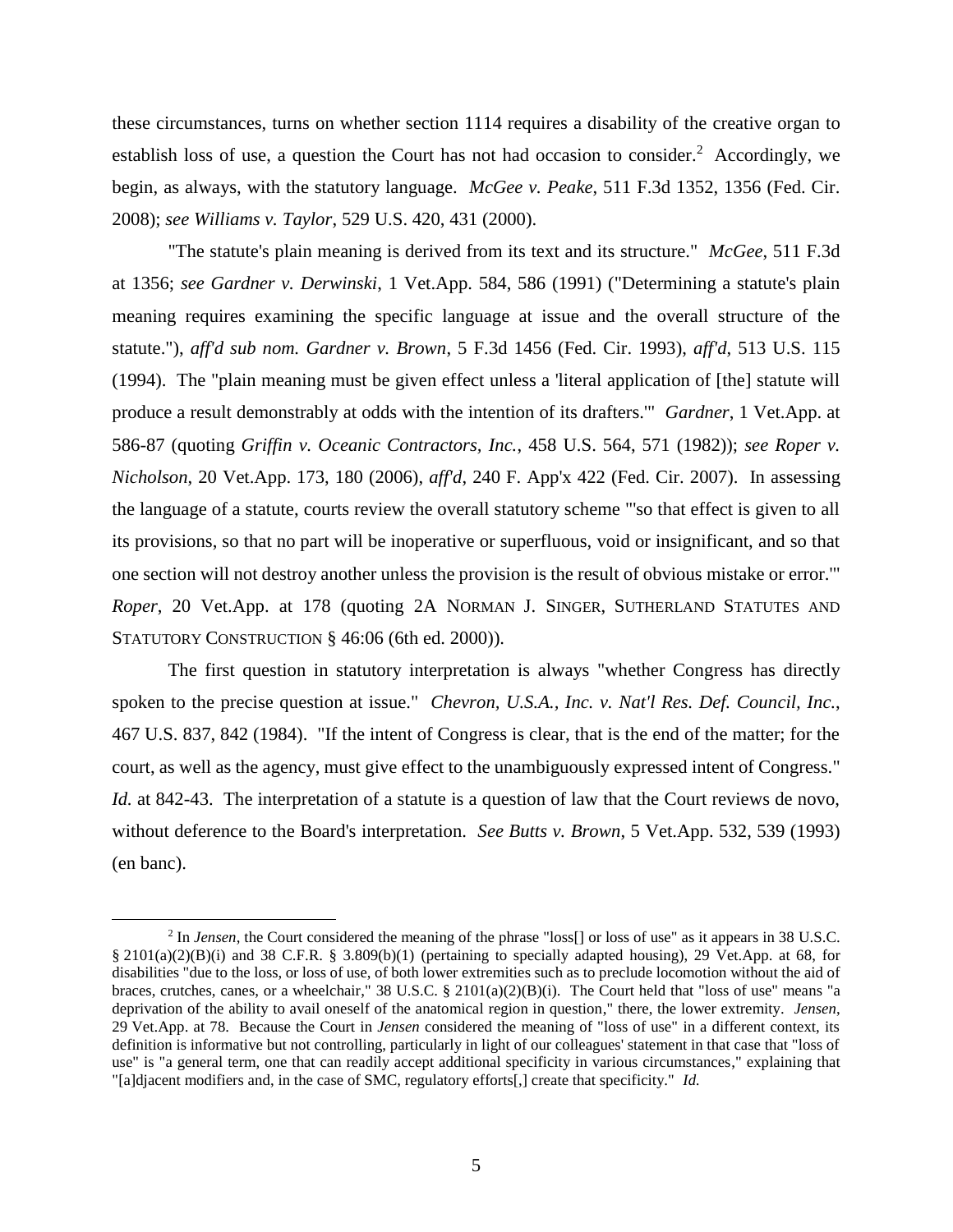For several reasons, we conclude that the "text and . . . structure" of section 1114(k), *McGee*, 511 F.3d at 1356, make clear that the ability of the creative organ to function must be diminished in order to constitute a "loss of use of . . . [a] creative organ[]."<sup>3</sup> 38 U.S.C. § 1114(k). Therefore, the Board did not err in finding that a personal choice to use a condom, even when done with the intention of preventing the spread of disease, does not alone result in loss of use of a creative organ.

First, section 1114 is part of chapter 11 of title 38, U.S. Code, which is titled "Compensation for Service-Connected Disability or Death." Subchapter II begins with section 1110, which provides that, "[f]or disability," compensation will be paid "as provided in this subchapter" when certain conditions are satisfied. 38 U.S.C. § 1110. Section 1114 of that subchapter in turn provides that, "[f]or the purposes of section 1110"—i.e., for the purposes of paying compensation for disability—the listed rates will apply. Subsection (k) then sets forth the rate of compensation where a veteran, "as the result of service-connected disability, has suffered the anatomical loss or loss of use *of one or more creative organs*." 38 U.S.C. § 1114(k) (emphasis added). Notably, that subsection later provides that, "in the event the veteran has suffered one or more of *the disabilities heretofore specified* in this subsection," a higher rate of SMC is warranted. *Id.* (emphasis added). In that regard, although subsection (k) references generically a "serviceconnected disability" as the beginning of the causal chain, no specific service-connected conditions are thereafter listed. *See Payne*, 31 Vet.App. at 384 (noting that subsection 1114(k) "does not specify the types of service-connected disabilities" that may result in compensation under that subsection). Accordingly, the phrase "disabilities heretofore specified" must refer to the specific conditions enumerated in subsection (k), which includes "loss of use of  $\dots$  [a] creative organ[]."<sup>4</sup> The placement of section 1114 and the wording of subsection (k) thus clearly indicate that SMC(k)

<sup>&</sup>lt;sup>3</sup> Nothing in our opinion suggests that the cause of the diminishment must be physical rather than psychological.

<sup>4</sup> The Court notes that, in April 2000, VA's Office of General Counsel (OGC) considered whether VA could, via rulemaking, compensate service-connected mastectomies under section 1114(k). VA Gen. Couns. Prec. 2-00 (Apr. 3, 2000). The OGC concluded that "VA may not by rulemaking designate additional *injuries or conditions* for which it will pay k-rate SMC, beyond those *specified* in section 1114(k), even if it finds that the loss involved is comparable to the losses involved in the conditions for which Congress has authorized k-rate SMC." *Id.* at 2 (emphases added).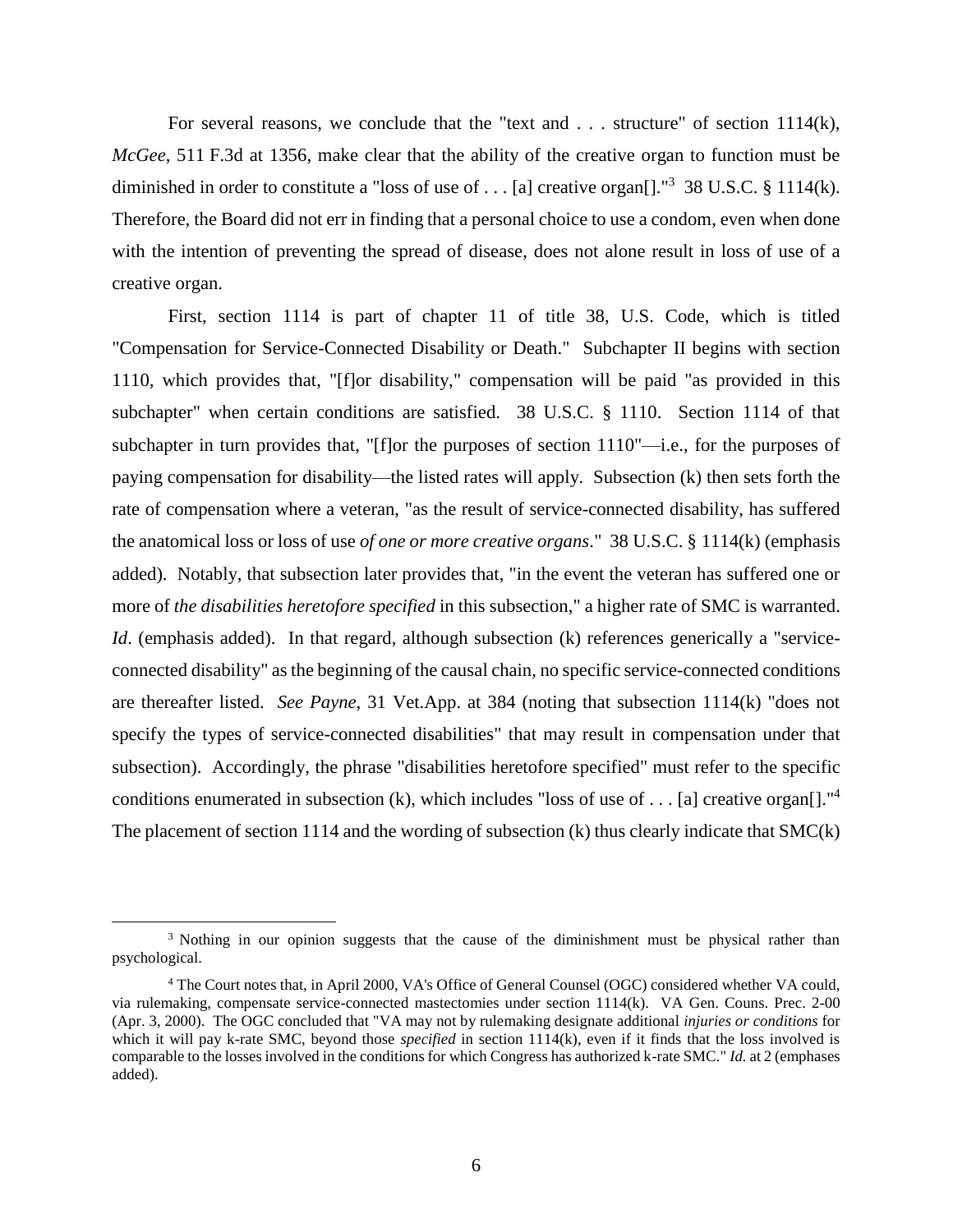compensates for *disabilities* of some kind and, as relevant here, that it must be a disability "of . . . [a] creative organ<sup>[]."</sup> 38 U.S.C.  $\S$  1114(k).

A "disability" for the purposes of chapter 11 requires "functional impairment," which impacts the "'ability of the body as a whole, or of the psyche, or of a system or organ of the body to function under the ordinary conditions of daily life.'" *Saunders v. Wilkie*, 886 F.3d 1356, 1363 (Fed. Cir. 2018) (quoting 38 C.F.R. § 4.10 (2017)); *see* 38 U.S.C. § 1110. At a minimum, then, the plain language of section 1114(k) conveys that the ability of the creative organ to function must be diminished in order to warrant compensation. *See Wait v. Wilkie*, 33 Vet.App. 8, 15 (2020). This conclusion is further buttressed by the other circumstances Congress specifically listed in section 1114 as warranting SMC, which are conditions affecting specific parts of a veteran's body or of his or her psyche. *See* 38 U.S.C. § 1114(k) (including—in addition to the anatomical loss or loss of use of a creative organ—the anatomical loss or loss of use of one foot, one hand, both buttocks; blindness in one eye; "complete organic aphonia with constant inability to communicate by speech"; deafness of both ears; the anatomical loss of 25% or more of tissue from a single breast or both breasts in combination due to mastectomy; and treatment of breast tissue with radiation<sup>5</sup>), (*l*) (providing SMC for anatomical loss or loss of use of both feet or one hand and one foot, as well as blindness in both eyes), (m) (providing SMC for the anatomical loss or loss of use of both hands, or of both legs with factors preventing natural knee action with prostheses in place; of one arm and one leg with factors preventing natural elbow and knee action with prostheses in place; and blindness in both eyes with only light perception), (n) (providing SMC for the anatomical loss or loss of use of both arms with factors preventing natural elbow

 $<sup>5</sup>$  The Court notes that, when Congress ultimately proposed adding mastectomies to the list of disabilities</sup> compensated under section 1114(k), VA's Under Secretary for Benefits offered the following:

Special monthly compensation is currently authorized for certain anatomical losses or losses of use for which the rating schedule, which is based solely on impairment of earning capacity, is considered inadequate for compensation purposes. The statute recognizes that the loss of a hand or foot, for example, or loss of a creative organ, *involves loss of bodily integrity which may negatively affect self-image and precipitate considerable emotional distress*.

The service-connected radical or modified-radical mastectomies covered by [the proposed legislation] involve *loss of bodily integrity and associated emotional trauma to a degree that is at least comparable to the removal of a single testicle*, for example, for which special monthly compensation is currently payable regardless of its effect on a veteran's procreative ability and regardless of whether the veteran is still of procreative age. As a matter of simple equity, these mastectomies warrant equal compensation for the veterans who undergo them.

S. REP. NO. 106-397, at 55 (2000) (emphases added).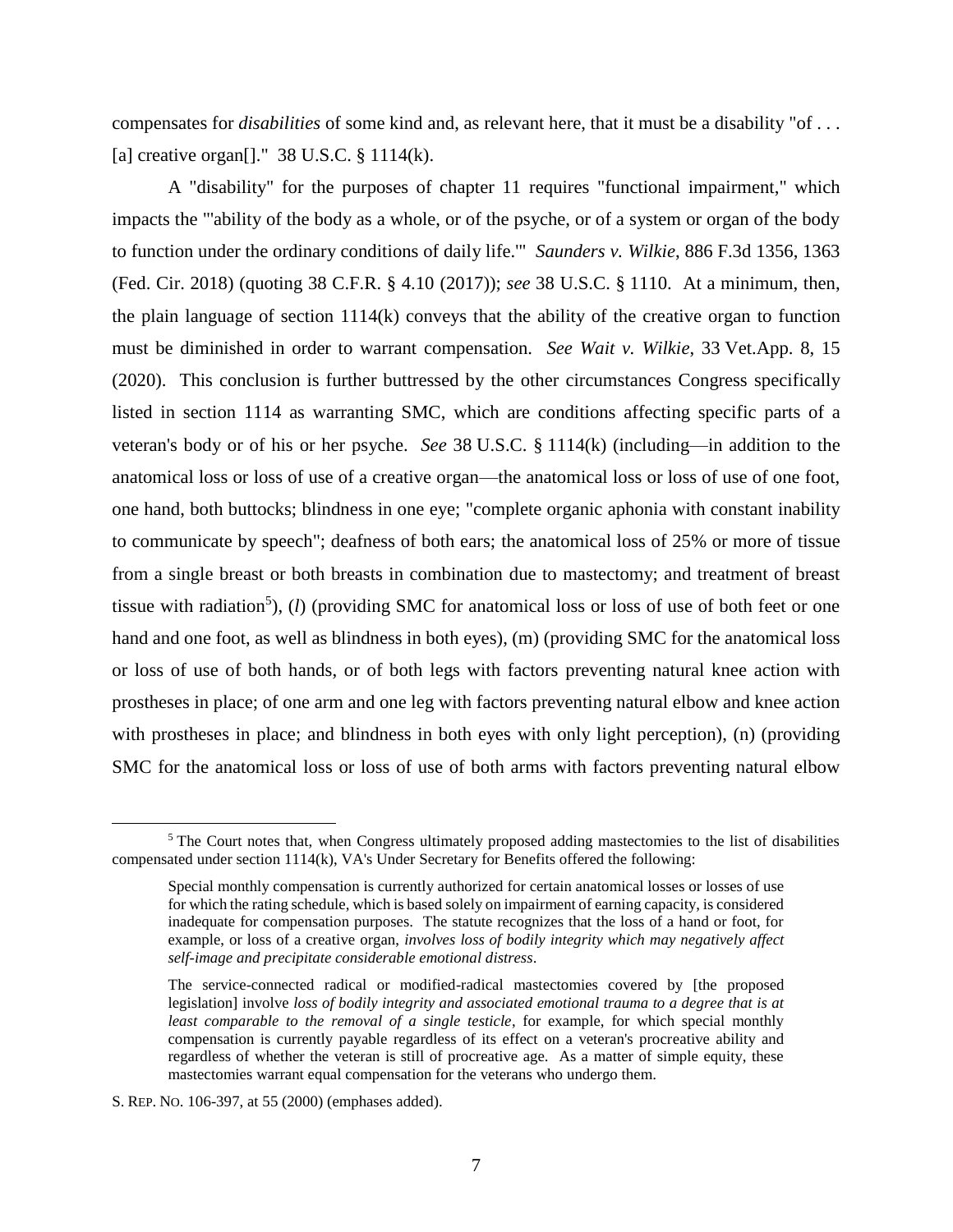action with prostheses in place; the anatomical loss of both legs with factors that prevent the use of prosthetic appliances; the anatomical loss of one arm and one leg with factors that prevent the use of prosthetic appliances; the anatomical loss of both eyes; and blindness without light perception in both eyes).

Additionally, the structure of section 1114 indicates that more severe disabilities are compensated at a higher level of SMC. *See* 38 U.S.C. § 1114(k)-(n); *Breniser v. Shinseki*, 25 Vet.App. 64, 68-69 (2011). Tellingly, under subsection (k), *loss of use* of a creative organ is compensated at the same level as *anatomical loss* of a creative organ. This suggests not only that Congress contemplated that the loss of use of a creative organ that warrants SMC(k) would be comparable in severity to the anatomical loss of a creative organ,<sup>6</sup> but also that the focus of subsection (k) is on the level of function, or absence of function, of the creative organ.

In sum, we find that the text and structure of section 1114(k) require that, to establish a "loss of use of . . . [a] creative organ[]," there must be diminished function of the creative organ. 38 U.S.C. § 1114(k). To the extent that, as discussed below, this resolves the current dispute, "that is the end of the matter." *Chevron*, 467 U.S. at 842.

## *3. Application*

As noted above, the appellant contends that compensation under section 1114(k) is warranted because "service-connected [h]epatitis C causes him to refrain from sex without condoms, and condom use precludes procreative intercourse."<sup>7</sup> Appellant's Br. at 10. Alternatively, he avers that, even if condom use does not constitute a loss of fertility, he would nevertheless be entitled to  $SMC(k)$  because reliance on condoms due to hepatitis C is itself "an

<sup>6</sup> In that regard, the Court notes that the *VA Adjudication Procedures Manual* directs an adjudicator as follows: "When a VA examiner finds that there is [erectile dysfunction] or other sexual dysfunction, SMC(k) is established even though . . . the [v]eteran had a vasectomy prior to the development of the [loss of use] of a creative organ, *as vasectomies may be reversible while* [*loss of use*] *is not*." VA ADJUDICATION PROCEDURES MANUAL, M21-1 (M21-1), pt. III, subpt. iv, ch. 4, § I.3.b (emphasis added).

<sup>7</sup> The Court will not address the appellant's arguments first raised in his reply brief, *see* Reply Br. at 1-5, and reiterated at oral argument, *see* Oral Argument at 8:27-9:01, 12:32-13:15, 15:20-:30, 17:07-:39, http://www.uscourts.cavc.gov/oral\_arguments\_audio.php, that his creative organ is impaired because it is capable of transmitting disease. *See Carbino v. Gober*, 10 Vet.App. 507, 511 (1997) (declining to review argument first raised in appellant's reply brief), *aff'd sub nom. Carbino v. West*, 168 F.3d 32, 34 (Fed. Cir. 1999) ("[I]mproper or late presentation of an issue or argument . . . ordinarily should not be considered."); *see also Untalan v. Nicholson*, 20 Vet.App. 467, 471 (2006); *Fugere v. Derwinski*, 1 Vet.App. 103, 105 (1990). The Court notes, however, that although he was represented by current counsel below, the appellant does not contend or point to evidence reflecting that he raised this theory of entitlement before the Agency, nor does he contend that it was reasonably raised by the record. *See* R. at 96 (June 2017 Substantive Appeal, filed through current counsel, contending that "[c]ondom use effectively precludes procreative sex").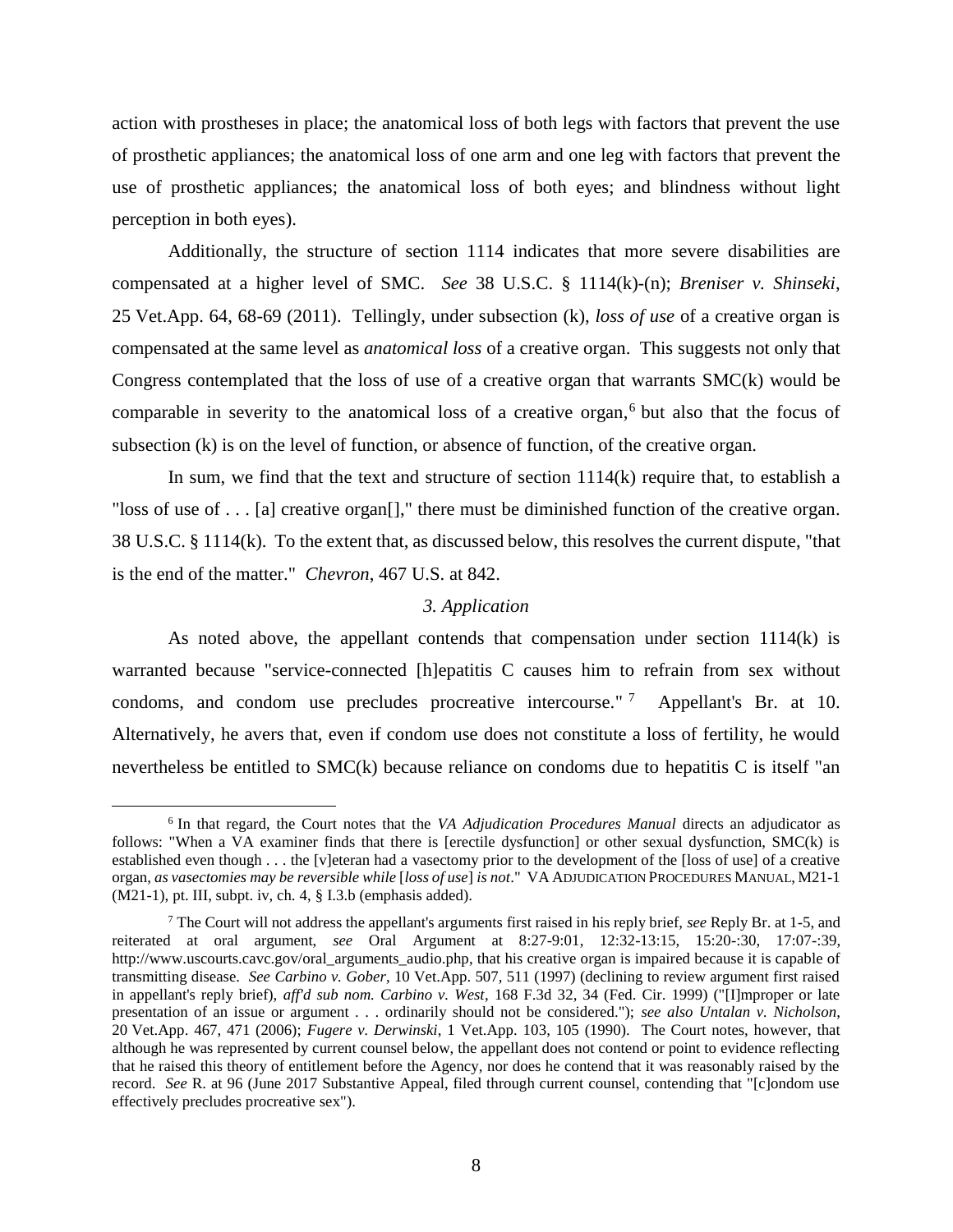impairment of normal sexual function." *Id.* at 11. The Secretary, on the other hand, maintains that SMC(k) is not warranted here because the appellant does not suffer from a "medical impairment, injury, or disease to [his] creative organ." Secretary's Br. at 9; *see id*. at 5 ("[T]here is no evidence that there is anything wrong with [the a]ppellant's creative organs."). Specifically, he contends that the appellant "is capable of having [] sex without a condom and procreating," *id.* at 8; his "hepatitis C has not deprived him of the ability to have procreative sex," *id.* at 9; and, "[c]onsistent with the Board's finding, [he] can remove the condom and have procreative sex, thereby removing any potential impairment to his fertility," *id.* (citing R. at 11).

Although the appellant appears to contend that use of a condom constitutes a change in his sexual "function," the essence of his argument is that SMC(k) may compensate a veteran for *a change in behavior* purportedly resulting from a service-connected disability. *See, e.g.*, Reply Br. at 4 ("[The appellant] retains the physical capacity for unprotected intercourse, but chooses to refrain from unprotected intercourse."). However, from the above discussion, it is clear that Congress intended SMC(k) to compensate for, generally, *physical or mental* impairment resulting from a service-connected disability and, specifically with respect to loss of use, for the diminishment of the functional ability of a creative organ that is comparably as severe as anatomical loss. In that regard, the appellant does not challenge the Board's findings that "there is no evidence[] that he suffers from erectile dysfunction . . . . , that he is unable to achieve an erection, or that he has been rendered infertile." R. at 11. Nor did he in his principal brief argue or point to evidence reflecting that hepatitis C results in any other type of diminishment in the ability of his creative organs to function or that his condition results in any mental impairment, for example, loss of libido.<sup>8</sup> See R. at 11. Because the plain language of section 1114(k) makes clear that SMC(k) is not warranted in the absence of any impairment of his creative organ, the Court cannot conclude that the appellant has demonstrated that the Board erred in finding that "use of a condom alone does not rise to the level of loss or loss of use of a creative organ." R. at 11. Accordingly, the Court need not address the appellant's remaining arguments regarding his entitlement to SMC(k).

<sup>&</sup>lt;sup>8</sup> We note that the M21-1 reflects that SMC(k) is available for the diagnosed conditions of impotence and loss of libido, among other conditions. *See* M21-1, pt. III, subpt. iv, ch. 4, § I.3.b.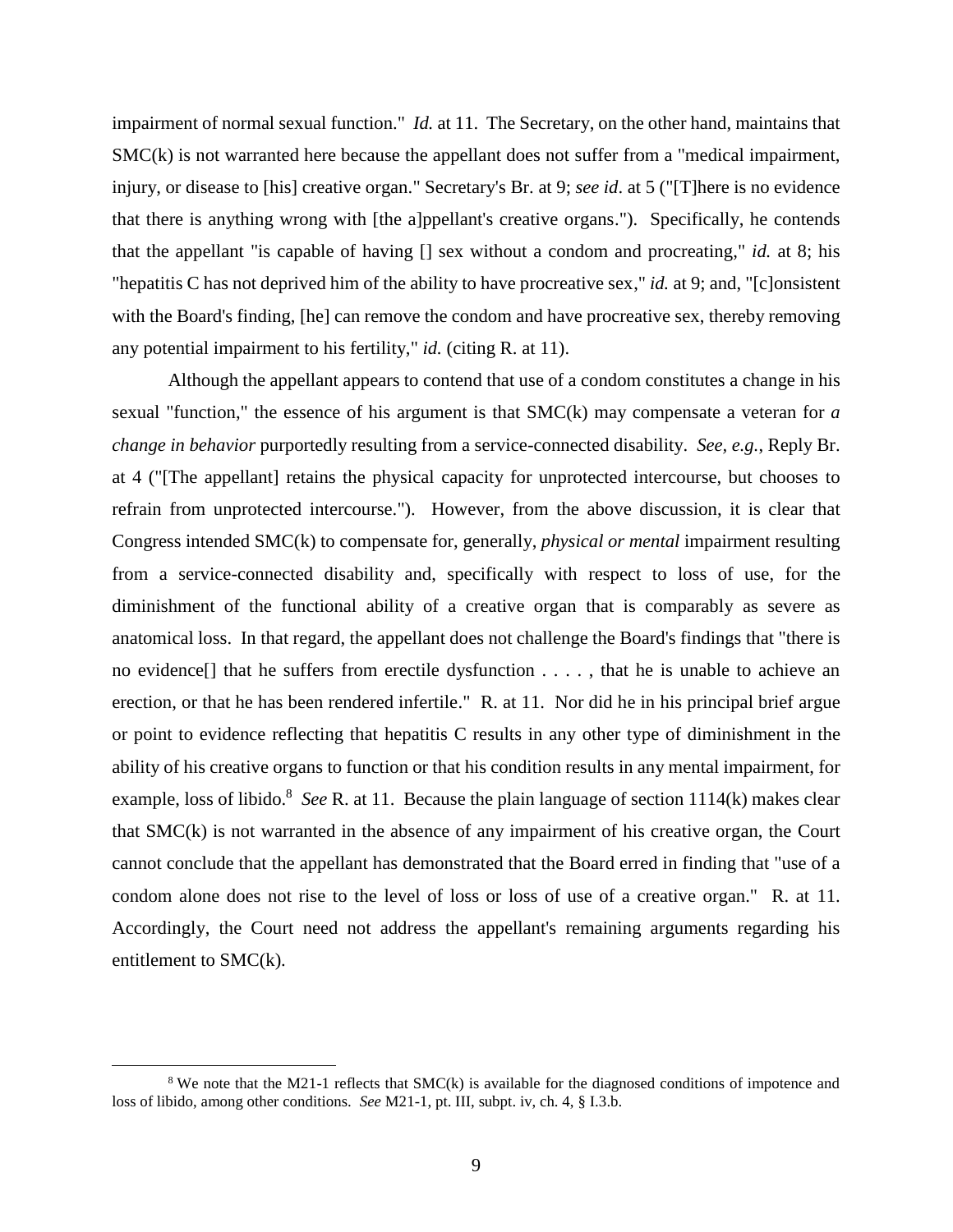#### B. Disability Ratings

The appellant argues that the Board provided inadequate reasons or bases for denying entitlement to a compensable disability rating for hepatitis C prior to May 20, 2016, and to a rating in excess of 10% thereafter because the Board did not fully address the arguments he raised below and relied on the May 2016 VA examination, which he avers is inadequate, to deny higher disability ratings. Appellant's Br. at 16-20. The Secretary disputes these arguments and urges the Court to affirm the Board's decision. Secretary's Br. at 12-19. Notably, the Secretary asks the Court to decline to consider the appellant's argument regarding the adequacy of the May 2016 VA medical examination because the appellant did not raise that challenge below, despite being represented by current counsel. *Id.* at 16-17.

The Board is tasked with determining the proper disability rating in the first instance. *See Hensley v. West*, 212 F.3d 1255, 1263 (Fed. Cir. 2000) (stating that "appellate tribunals are not appropriate fora for initial fact finding"); *see also* 38 U.S.C. § 7261(c) ("In no event shall findings of fact made by the Secretary or the [Board] be subject to trial de novo by the Court."). The Board's determination of the proper disability rating is a finding of fact that the Court reviews under the "clearly erroneous" standard of review. *See* 38 U.S.C. § 7261(a)(4); *Buckley v. West*, 12 Vet.App. 76, 81 (1998). A finding of fact is clearly erroneous when the Court, after reviewing the entire evidence, "is left with the definite and firm conviction that a mistake has been committed." *United States v. U.S. Gypsum Co.*, 333 U.S. 364, 395 (1948); *see Gilbert v. Derwinski*, 1 Vet.App. 49, 52 (1990). As with any material issue of fact or law, the Board must provide a statement of the reasons or bases for its determination "adequate to enable a claimant to understand the precise basis for the Board's decision, as well as to facilitate review in this Court." *Allday v. Brown*, 7 Vet.App. 517, 527 (1995); *see* 38 U.S.C. § 7104(d)(1); *Gilbert*, 1 Vet.App. at 56-57.

# *1. Adequacy of the May 2016 VA Medical Examination*

To begin, the Court will not address the appellant's argument, raised for the first time to the Court, that "the May 2016 VA examination report is insufficient for the Board to reach a fully informed evaluation" and should have been returned. Appellant's Br. at 19. There is a longstanding recognition of "the importance of issue exhaustion with respect to administrative tribunals" because "'orderly procedure and good administration require that objections to the proceedings of an administrative agency be made while [the agency] has opportunity for correction in order to raise issues reviewable by the courts.'" *Scott v. McDonald*, 789 F.3d 1375, 1377 (Fed.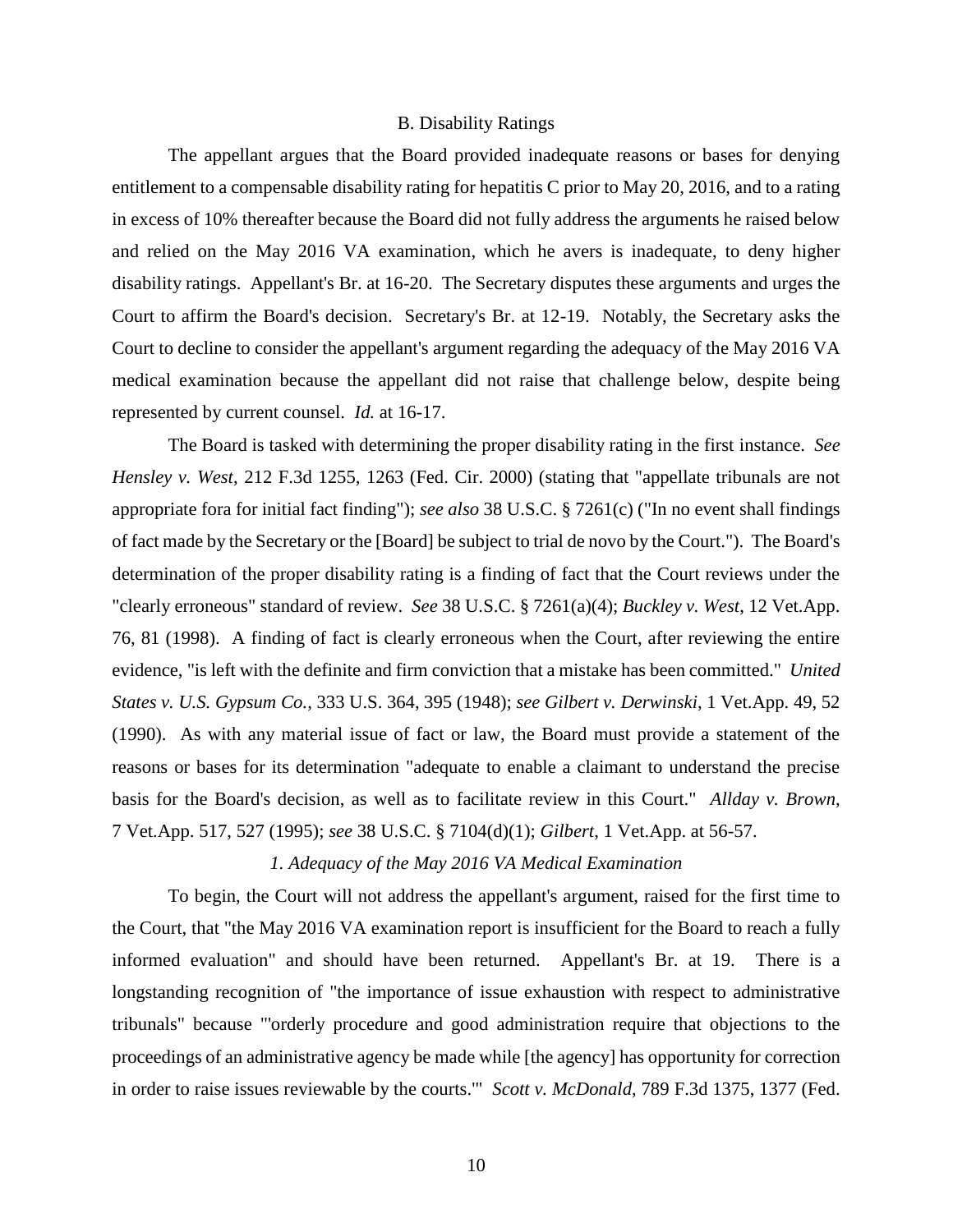Cir. 2015) (quoting *United States v. L.A. Tucker Truck Lines, Inc.*, 344 U.S. 33, 37 (1952)). Within the context of the VA system, the Court must apply a balancing test to determine whether the doctrine of issue preclusion should be invoked: "'The test is whether the interests of the individual weigh heavily against the institutional interests the doctrine exists to serve.'" *Id.* at 1378 (quoting *Maggitt v. West*, 202 F.3d 1370, 1377 (Fed. Cir. 2000)). However, the Court is not required "to . . . address procedural arguments when the [appellant] fails to raise them before the Board." *Id.* at 1381.

The appellant has been represented by current counsel since at least August 2014. *See* R. at 1304-05. In his Substantive Appeal, the appellant through counsel offered arguments related to the proper disability ratings for his condition and to SMC, but he did not challenge the adequacy of the May 2016 VA medical examination. *See* R. at 95-96. Because the appellant failed to raise this issue below, thus depriving the Agency of the opportunity for correction and failing to raise an issue reviewable by this Court, *see Scott*, 789 F.3d at 1377, the Court, applying the balancing test of *Maggitt*, will not exercise its discretion to review the issue raised for the first time here. *See Dickens v. McDonald*, 814 F.3d 1359, 1361-62 (Fed. Cir. 2016) (affirming the Court's invocation of the doctrine of issue exhaustion where the appellant failed to raise a procedural argument to the Board).

# *2. Reasons or Bases*

The appellant's hepatitis C is evaluated under 38 C.F.R. § 4.114, Diagnostic Code 7354. Under that diagnostic code, a noncompensable rating is warranted where the condition is nonsymptomatic, while a 10% rating is warranted where it results in "[i]ntermittent fatigue, malaise, and anorexia[;] or[] incapacitating episodes (with symptoms such as fatigue, malaise, nausea, vomiting, anorexia, arthralgia, and right upper quadrant pain) having a total duration of at least one week, but less than two weeks, during the past 12-month period." 38 C.F.R. § 4.114, Diagnostic Code 7354 (2020). A 20% rating requires "[d]aily fatigue, malaise, and anorexia (without weight loss or hepatomegaly), requiring dietary restriction or continuous medication[;] or[] incapacitating episodes . . . having a total duration of at least two weeks, but less than four weeks, during the past 12-month period." *Id.* To warrant a 40% rating, the claimant's hepatitis C must result in "[d]aily fatigue, malaise, and anorexia, with minor weight loss and hepatomegaly[;] or[] incapacitating episodes . . . having a total duration of at least four weeks, but less than six weeks, during the past 12-month period." *Id.* A 60% rating is warranted where the condition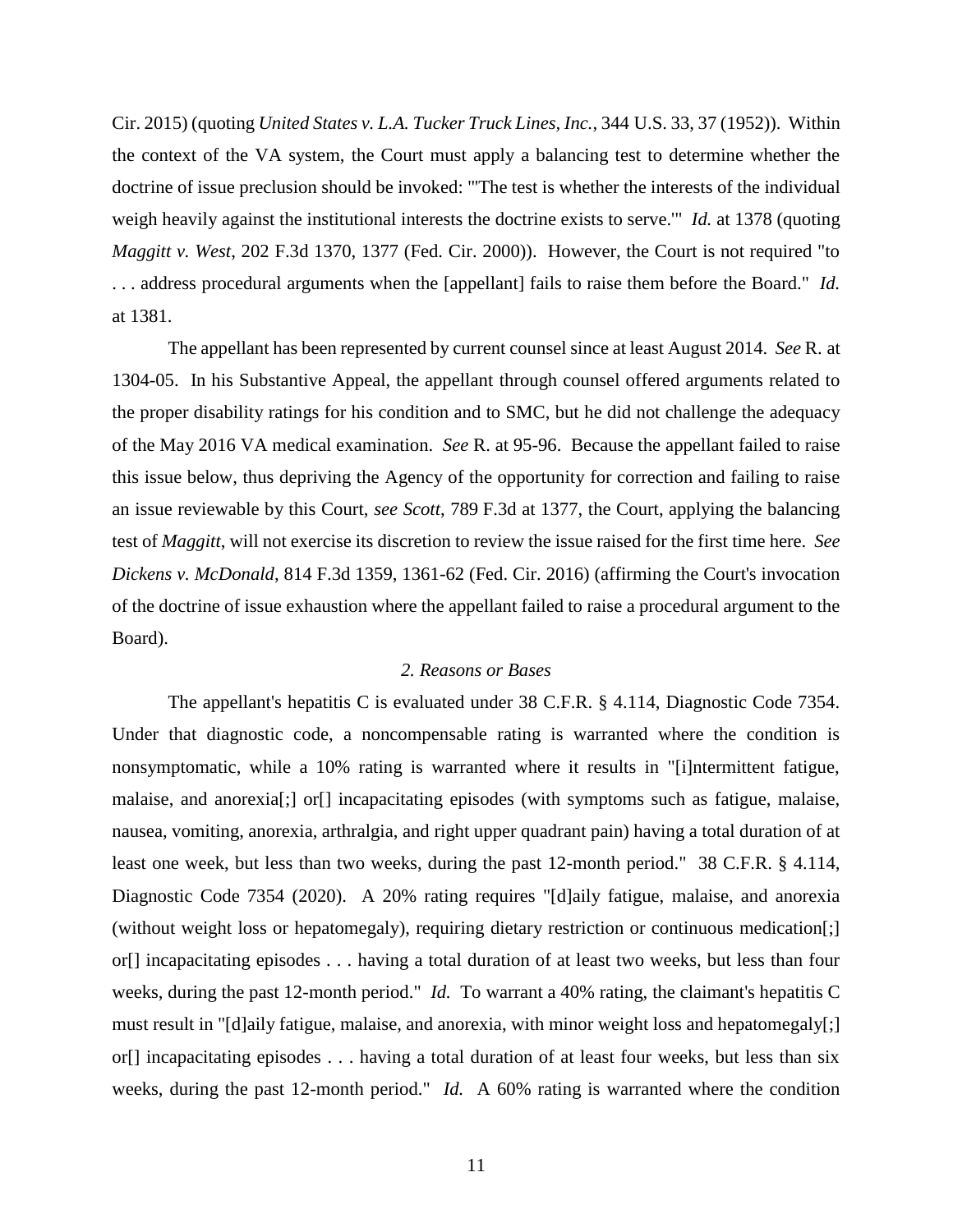results in "[d]aily fatigue, malaise, and anorexia, with substantial weight loss (or other indication of malnutrition), and hepatomegaly $[\cdot]$  or  $[\cdot]$  incapacitating episodes ... having a total duration of at least six weeks during the past 12-month period, but not occurring constantly." *Id.* Finally, a 100% rating is warranted where the condition results in "[n]ear-constant debilitating symptoms (such as fatigue, malaise, nausea, vomiting, anorexia, arthralgia, and right upper quadrant pain)." *Id.* An "incapacitating episode" is "a period of acute signs and symptoms severe enough to require bed rest and treatment by a physician." *Id.* at Note 2.

The appellant contends that the Board failed to fully address an argument that he raised in his Substantive Appeal, namely, that "the May 2016 VA examination report is itself evidence that the symptoms of fatigue, malaise, and anorexia [on which his 10% rating is based] pre-dated May 20, 2016." Appellant's Br. at 17; *see* R. at 95. The appellant argues that the examiner's conclusion is necessarily based on his review of records showing symptoms that warrant a 10% rating earlier than the date of the examination. Appellant's Br. at 17.

In the decision on appeal, the Board acknowledged the appellant's argument and specifically reviewed the October 2014 and December 2015 treatment records that the appellant identified in his Substantive Appeal. R. at 8. The Board found, however, that "[t]he evidence of record . . . simply does not support a finding that the [appellant's] increase in disability was factually ascertainable prior to the assigned effective date of the stage of May 20, 2016." *Id.* The Board explained that the appellant's VA treatment records "primarily show treatment for symptomatology due to [his COPD], gastroesophageal reflux disease (GERD)[,] and swallowing disorder," and did not show "that he exhibited the symptomatology necessary for an increased rating" for hepatitis C. *Id.* In that regard, the Board summarized numerous treatment records and concluded that none of them indicated that the examiners attributed his reported symptoms to hepatitis C. R. at 8-9. The Board therefore found no evidence to support increasing the appellant's disability rating for either period on appeal. R. at 9-10.

The Court concludes that the appellant has not carried his burden of demonstrating prejudicial error in this regard. *See* 38 U.S.C. § 7261(b)(2) (requiring the Court to "take due account of the rule of prejudicial error"); *Shinseki v. Sanders*, 556 U.S. 396, 409 (2009) (holding that the harmless-error analysis applies to the Court's review of Board decisions and that the burden is on the appellant to show that he or she suffered prejudice as a result of VA error). His argument consists of summaries of the May 2016 examination report, the argument in his Substantive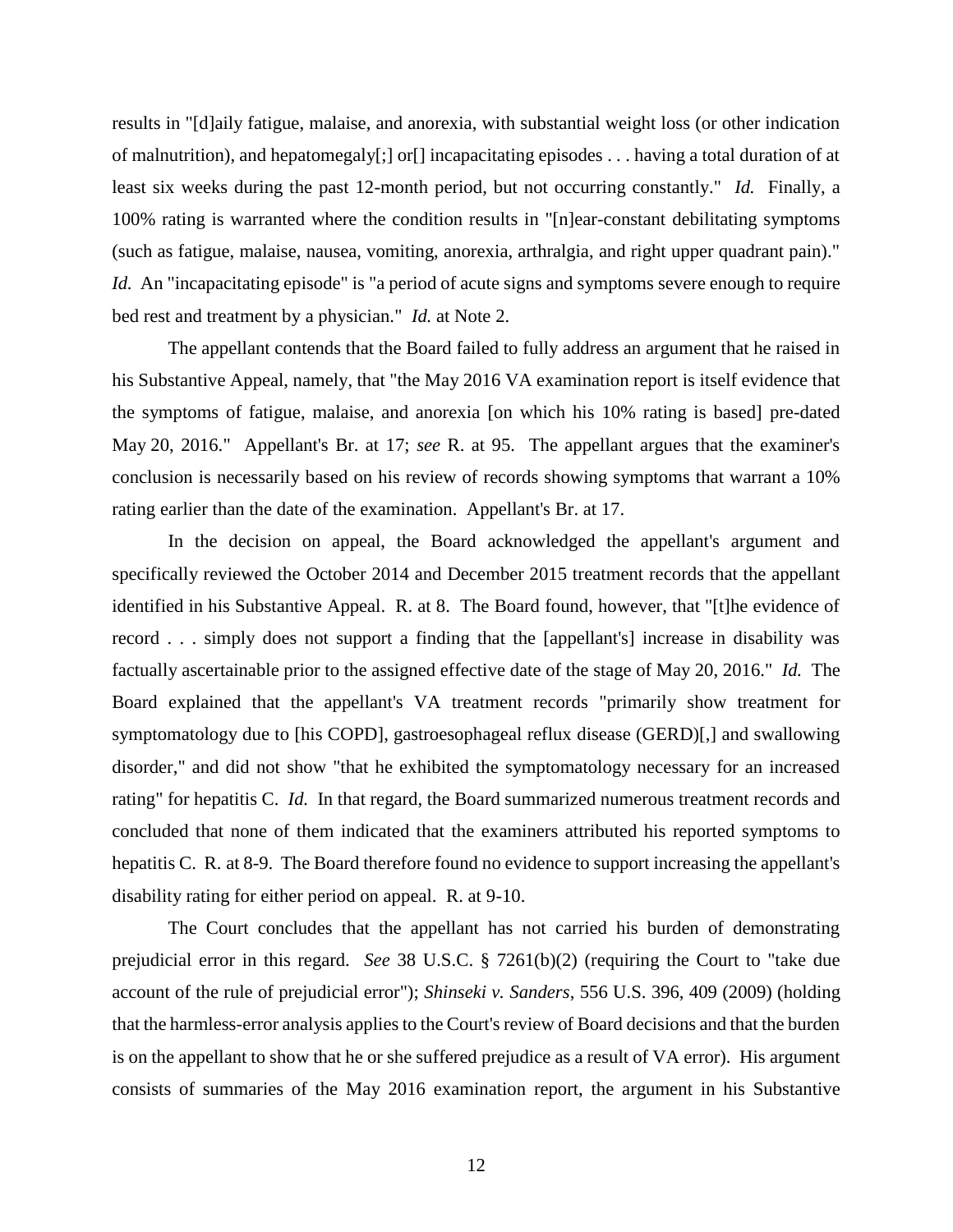Appeal, and the Board's decision, Appellant's Br. at 16-17; a statement that the Board should have addressed "why the VA examiner's report is not itself evidence that the symptoms pre-date May 20, 2016," *id.* at 17; and an assertion that he was prejudiced by the Board's error because his ability to understand the Board's decision is hindered, *id.* Missing from his argument, however, is reference to any evidence showing that the symptoms he points to are attributable to hepatitis C or, assuming such evidence exists, an explanation of how those symptoms satisfy the requirements for a higher disability rating.

The appellant next argues that the Board's determination that the symptoms he reported throughout the appeal period were related to his COPD or GERD is an impermissible medical conclusion. Appellant's Br. at 18-20; *see Colvin v. Derwinski*, 1 Vet.App. 171, 172 (1991) (finding that the Board is prohibited from "provid[ing] [its] own medical judgment in the guise of a Board opinion"), *overruled on other grounds by Hodge v. West*, 155 F.3d 1356 (Fed. Cir. 1998). Contrary to the appellant's argument, however, the Board did not reach a medical conclusion. Instead, the Board reviewed the medical treatment records and summarized their contents, including whether the medical provider attributed the appellant's reported symptoms to hepatitis C. *See* R. at 8-9. The Board then weighed that evidence against the appellant's assertions that his symptoms were more severe throughout the appeal period than reflected in the assigned disability ratings. R. at 10. It is the Board's responsibility to weigh the evidence in the first instance, and the Court may only overturn the Board's conclusion in that regard if the appellant demonstrates that it was clearly erroneous. *See Washington v. Nicholson*, 19 Vet.App. 362, 369 (2005); *Owens v. Brown*, 7 Vet.App. 429, 433 (1995). The appellant has not carried that burden here.

The Court acknowledges the appellant's citation to a March 2014 VA internal medicine note reflecting that his abdominal pain was "[l]ikely from cirrhosis and known hemangioma in [the] liver." R. at 521; Appellant's Br. at 19. The Court also notes that the Board did not expressly discuss this record. *See* R. at 7-10. The appellant, however, has not demonstrated that the Board's failure to explicitly account for this evidence is prejudicial to him, again arguing only that the Board's inadequate reasons or bases hinder his ability to understand the decision. Appellant's Br. at 20; *see* 38 U.S.C. § 7261(b)(2); *Sanders*, 556 U.S. at 409.

The appellant raises no other challenges to the Board's decision regarding the proper disability rating for hepatitis C for the periods on appeal. The Court will therefore affirm that portion of the Board decision.